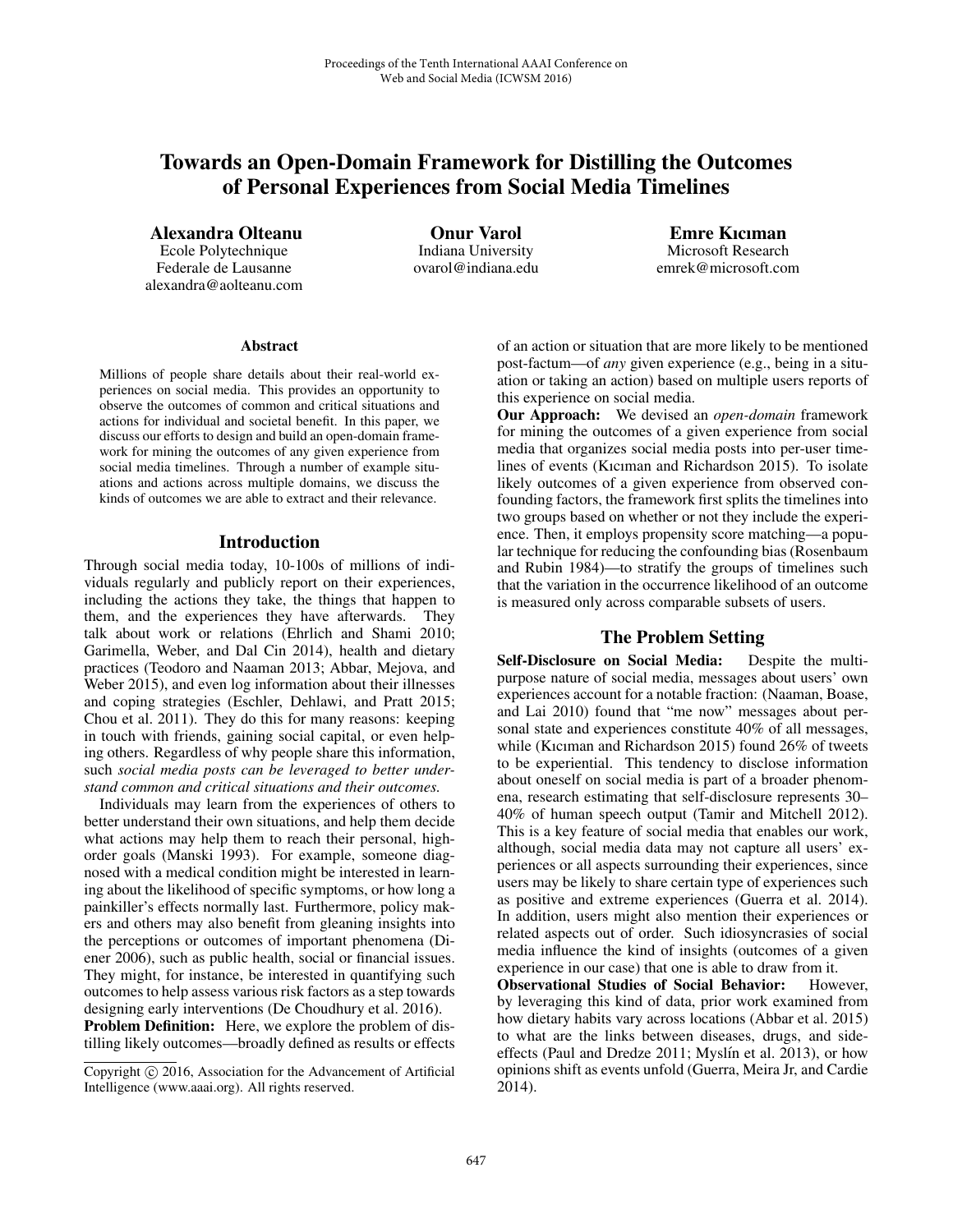Controlling for Confounding Bias: Yet, although controlling for confounding bias in observational studies on social media is important (Gayo-Avello 2011), this is rare: many analyses are only co-occurrence based, assuming that co-occurring items share some true relation. A key challenge is discriminating attributes that are merely correlated with a variable of interest from those causally related to it. This is due to subjects not being randomly assigned to the groups under study, making them prone to the correlationcausation fallacy. Recent social media studies looking at shifts in suicidal ideation (De Choudhury et al. 2016), at the effect of exercise on mental health (Dos Reis and Culotta 2015), or of community feedback on individual user behavior (Cheng et al. 2014) try to fill this gap by applying techniques that have come into extensive use in medicine, economics, and other sciences, including the potential outcomes framework of the Rubin causal model (Sekhon 2007) and the structural equation model (Robins and Wasserman 1999; Pearl 2000). To complement these efforts, we aim to develop *generalizable techniques that separate the domain-agnostic mechanics of such analyses from the semantic interpretation of results that often requires domain knowledge*.

Most similar to our work is the study of (Landeiro and Culotta 2016) that focuses on adjusting for confounding factors in social media text classification. While their study considers a socioeconomic confounding variable (gender), we take into account all terms used in the past by users. While these terms are unlikely to capture all variables correlated with the confounding variables (as it is hard to argue that all relevant aspects of users' lives are captured in their social media streams), word use is known, for instance, to correlate with various psyho-socio-economic factors including gender, age or personality (Schwartz et al. 2013). In addition, rather than classifying users based on the prevalence of outcomes, our goal is to uncover likely outcomes of any experience.

# A Framework for Outcomes Extraction

In this section, we briefly cover the key aspects of our pipeline for extracting likely outcomes of a target experience from a large corpus of social media messages:

Identifying Treated Users: The first challenge is to identify social media users that had a given experience. To do so, we search for a set of queries that include a conjunction of phrases written to avoid possible ambiguity in the experience term, and that match with reasonable accuracy posts of users that have had the experience, as opposed to using the word in different contexts. To take a concrete example, for prescribe drugs, we wish to avoid including advertisement tweets like "*buy Xanax online*", and instead search for specific phrases such as "*I took Xanax*".

Timeliness Construction: Next, for each user we identify this way, we retrieve their social media messages, which we represent as lists of arbitrarily sorted unigrams and bigrams (that we refer to as *events*), and use their timestamp to organize them in a per-user timeline. We then summarize the timeline using two partial timelines tracking the first, resp. the last, occurrence of each event. We do so to efficiently locate the set of events that have occurred before, resp. after,

the experience across user timelines, which we use to compute the propensity to mention the experience, respectively to locate potential outcomes after the experience took place. Outcomes Extraction & Treatment Effect: The goal of our analysis is to understand whether a user mention of the experience makes her more or less likely to mention certain events in the future, for which we employ propensity score matching (Rosenbaum and Rubin 1984). To isolate the outcomes of the experience from observed confounds—to the degree this is possible—we wish to compare the group of users identified to have had the experience (the *treatment group*) with another set of users that share a similar distribution of features, but did not had the experience (the *control group*). One way to identify such comparable groups is through matching based on users' propensity to mention the experience, which we estimate using the past events in the users' timelines. In our study, the control group is drawn from users identified to have had a different experience, but in the same domain (e.g. we compare users *suffering from gout*, with users suffering from other diseases such as *having kidney stones*). Then, the two groups (treatment and control) are subdivided based on the users propensity to mention the experience into comparable sub-groups. To determine the effects of the target experience we iteratively examining each post-hoc event (possible outcome) reported by users for systematic differences in the event likelihood among comparable treatment and control subgroups. Finally, we report the average treatment effect for each event across subgroups.

# Exploratory Analysis

To assess our framework, we examined a variety of experiences about which people actively seek information to make decisions (including health ailments, business and financial decisions, relationship issues), and gathered 3 months of tweets for users that mentioned them within the time frame of one month (varying from 10s to 50k users per experience). We first review the raw results generated by our framework. Table 1 shows the top-most statistically significant outcomes extracted for a sample of experiences. We can see that the extracted outcomes are topically related to the target experience: users discussing gout are significantly more likely to mention *flare ups* of their symptoms, *uric acid*, and the physical locations of their symptoms, while users mentioning high triglyceride levels later discuss *statins*, *cardiovascular* issues, and *dietary* changes. Similarly, we see topically relevant outcomes for other scenarios (e.g., investment-related words such as the stock market, or varieties of anxieties and manifestations such as panic attacks).

Then, we looked at the temporal evolution of outcomes which provides additional context for characterizing the outcomes of an experience. Figure 1 highlights several of examples. We observe, for instance, that the likelihood of someone mentioning their *depression* increases around when she admits to *tak[ing] Prozac*, with other outcomes following a similar pattern such as *get paid* when *increasing the gross income*. In other cases, the outcomes become prominent several days later, like discussing *medication* when *taking Lorazepam* or *joint* when *suffering from gout* (known to lead to swelling joints). Other outcomes are more likely to occur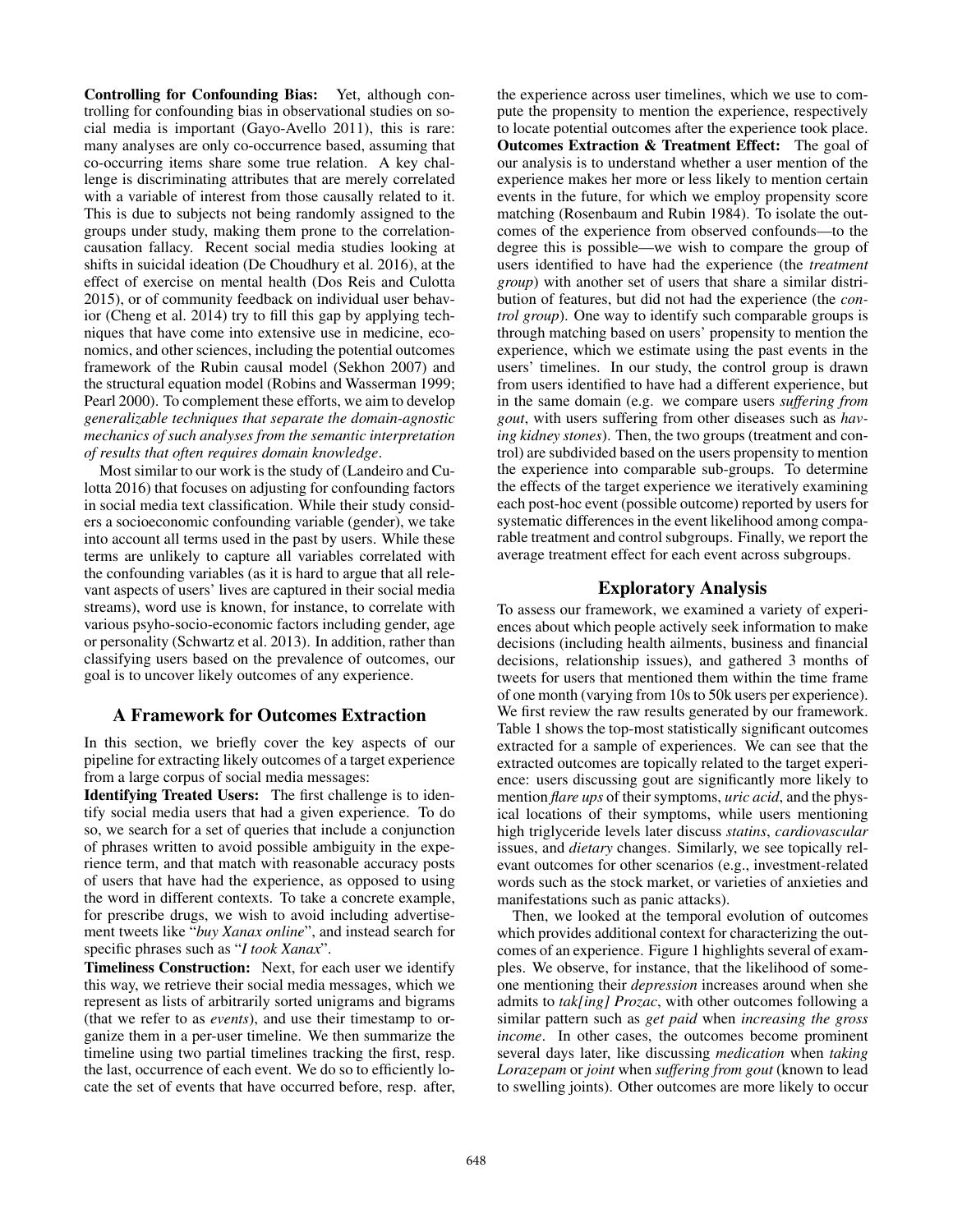| Outcome                      | Count | Effect% | Z-Score            | Outcome                   | Count | Effect% | Z-Score | Outcome                               | Count | Effect% | Z-Score |
|------------------------------|-------|---------|--------------------|---------------------------|-------|---------|---------|---------------------------------------|-------|---------|---------|
| <b>Health/Diseases: Gout</b> |       |         |                    | Society/Issues: Belly fat |       |         |         | <b>Health/Diseases: Triglycerides</b> |       |         |         |
| flare_up                     | 35    |         | $12.\overline{33}$ | burn                      | 156   | 62.2    | 8.96    | your_risk                             | 46    | 24.8    | 18.12   |
| uric_acid                    | 27    | 2.9     | 10.36              | ab_workout                | 13    | 8.5     | 5.82    | statin                                | 48    | 23.1    | 17.69   |
| uric                         | 28    | 2.9     | 10.11              | workout_lose              | 13    | 8.5     | 5.82    | lower                                 | 120   | 35.9    | 17.18   |
| flare                        | 81    | 4.9     | 9.92               | help_burn                 | 8     | 11.1    | 5.82    | cardiovascular                        | 54    | 23.0    | 16.72   |
| big_toe                      | 38    | 2.9     | 9.86               | add_video                 | 26    | 14.0    | 5.75    | healthy_diet                          | 55    | 19.3    | 16.54   |
| joint                        | 301   | 7.2     | 7.22               | url_playlist              | 26    | 14.0    | 5.75    | fatty_acid                            | 29    | 18.3    | 16.37   |
| aged                         | 32    | $1.7\,$ | 6.51               | fitness                   | 39    | 18.6    | 5.51    | help_prevent                          | 73    | 26.9    | 16.01   |
| correlation                  | 45    | 2.8     | 6.11               | ab                        | 43    | 19.1    | 5.51    | risk_factor                           | 33    | 18.3    | 15.55   |
| bollock                      | 53    | 2.5     | 5.96               | playlist_mention          | 30    | 15.3    | 5.39    | fish_oil                              | 48    | 24.4    | 15.42   |
| shite                        | 108   | 3.4     | 5.93               | biceps                    |       | 4.7     | 4.74    | inflammation                          | 78    | 25.1    | 15.30   |

Table 1: Most significant 10 outcomes following selected events. We see that individuals mentioning gout are more likely to later mention symptoms of the disease and its cause; those mentioning high triglycerides are more likely to mention treatments; and individuals mentioning a desire to lose "belly fat" later mention workouts, videos and music.



Figure 1: Comparison of temporal evolution of outcomes in treatment (red) and control groups (blue). The volume indicates the expected number of tweets per user (max value highlighted). Best seen in color.

both with the target event, as well as a few days later, e.g., the use of *weed* after *taking Xanax* (also taken for recreational use). We also notice interesting interplays among outcomes of the same experience: we see the mention of *painkiller* peaking around the time users mention *taking Tramadol*, while *pain* seems to recur again after a week.

#### What Kinds of Outcome Are Found?

To better understand the kinds of outcomes extracted by our framework, and whether these outcomes are conceptually or causally related to the target experience, we contrast our frameworks results with available concepts and relations from a large knowledge base, ConceptNet5 (Speer and Havasi 2012). In ConceptNet5, the relations between concepts are categorized across a variety of types, capturing both conceptual and descriptive relations, e.g., *IsA, Derived-From* or *SimilarTo*, as well as more causal like relations, e.g., *Causes, HasSubEvent* or *MotivatedByGoal*. Example relations include [*xanax IsA prescription drug*], [*xanax UsedFor anxiety*] and [*divorce CausesDesire drink*].

Across all domains, we find that our results are gener-

ally more likely to cover causal relations, including implementation steps, motivations and prerequisites, and implications. In contrast, our results do not cover as well more conceptual and descriptive relationships, including things that cannot be done, and alternate names and similar actions. These results indicate that our framework can distill outcomes that share a mixture of relations with the target experience. Note that different relation types might be of interest to different stakeholders. For instance, an individual diagnosed with anxiety might be interested in learning about likely, yet *not desired*, symptoms (e.g., *panic attacks* or a *nervous breakdown*), while someone diagnosed with gout might be want to know that this is *related to* high levels of *uric acid* and his *joints* may be affected as a result. On the other hand, a policy-maker might rather be interested in learning about real-world use cases for various drugs—e.g., our results for Xanax indicate that while this drug is typically *used for* medicinal treatment of *anxiety*, others mention *smoking weed* and *getting drunk* around the time they take Xanax, indicating recreational usage.

### Future Directions

Our analysis aims to distill the outcomes that are more likely to be mentioned on social media following personal experiences. However, it remains to be seen how relevant these outcomes are across domains and for various tasks. Thus, our future work would naturally include a more comprehensive assessment of our framework, including an evaluation procedure to judge the relevancy and the quality of our results, an analysis of the relationship between the data volume (e.g., number of users, of tweets, timeline length) and the results quality, but also a more detailed characterization of the kinds of outcomes we extract.

Another important area that needs to be explored in the future, is the question of how the information about the outcomes can best be used and presented to aid people in specific application scenarios, as well as, the implications of these application patterns for the analysis framework itself.

### Concluding Remarks

Social media, sensors and other computing services capture increasing amounts of data about the behaviors and ex